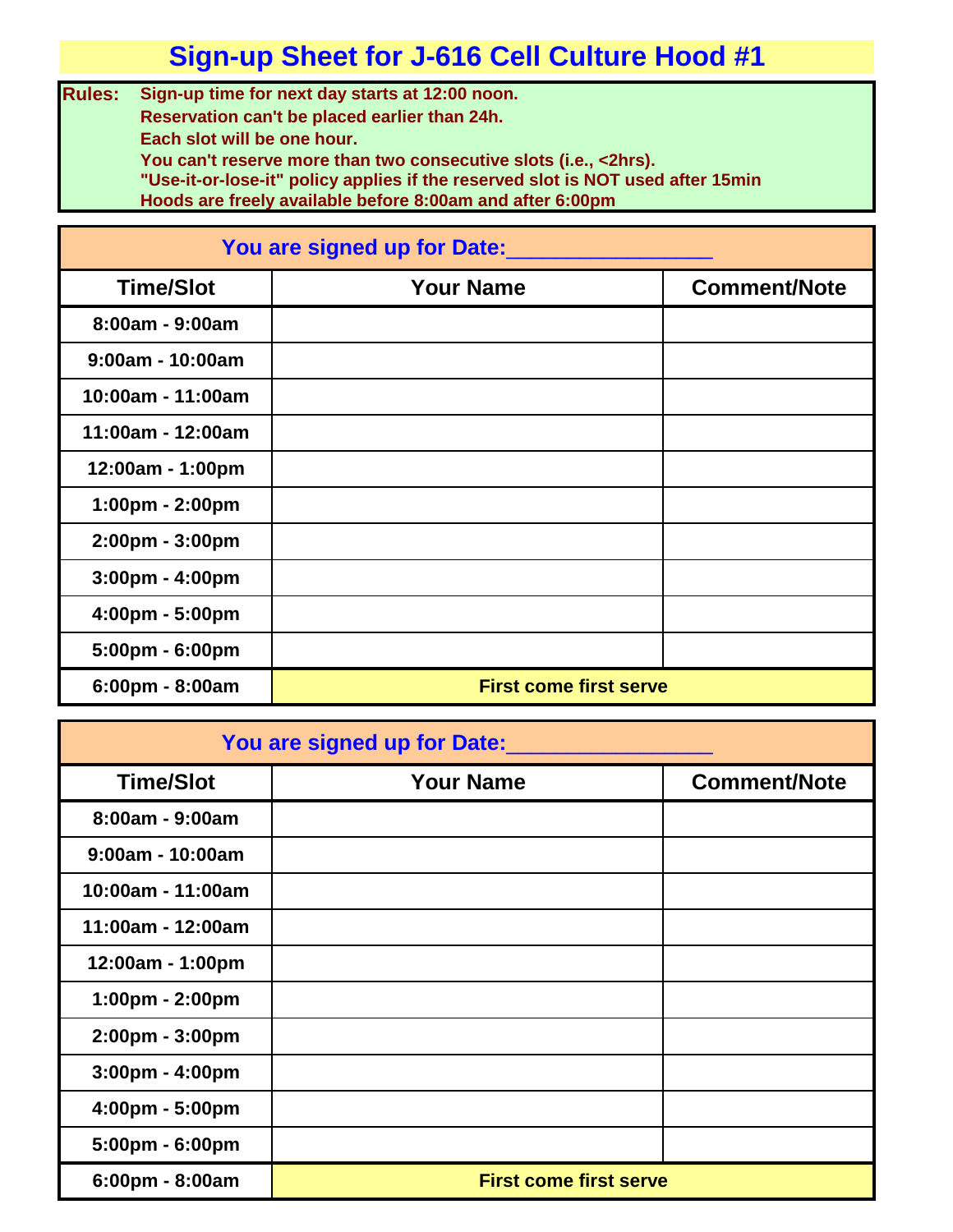**Rules: Sign-up time for next day starts at 12:00 noon. Reservation can't be placed earlier than 24h. Each slot will be one hour. You can't reserve more than two consecutive slots (i.e., <2hrs).**

**"Use-it-or-lose-it" policy applies if the reserved slot is NOT used after 15min Hoods are freely available before 8:00am and after 6:00pm**

| You are signed up for Date:       |                               |                     |
|-----------------------------------|-------------------------------|---------------------|
| <b>Time/Slot</b>                  | <b>Your Name</b>              | <b>Comment/Note</b> |
| 8:00am - 9:00am                   |                               |                     |
| $9:00am - 10:00am$                |                               |                     |
| 10:00am - 11:00am                 |                               |                     |
| 11:00am - 12:00am                 |                               |                     |
| 12:00am - 1:00pm                  |                               |                     |
| 1:00pm - 2:00pm                   |                               |                     |
| 2:00pm - 3:00pm                   |                               |                     |
| 3:00pm - 4:00pm                   |                               |                     |
| 4:00pm - 5:00pm                   |                               |                     |
| $5:00 \text{pm} - 6:00 \text{pm}$ |                               |                     |
| 6:00pm - 8:00am                   | <b>First come first serve</b> |                     |

| You are signed up for Date:       |                               |                     |
|-----------------------------------|-------------------------------|---------------------|
| <b>Time/Slot</b>                  | <b>Your Name</b>              | <b>Comment/Note</b> |
| $8:00am - 9:00am$                 |                               |                     |
| $9:00am - 10:00am$                |                               |                     |
| 10:00am - 11:00am                 |                               |                     |
| 11:00am - 12:00am                 |                               |                     |
| 12:00am - 1:00pm                  |                               |                     |
| 1:00pm - 2:00pm                   |                               |                     |
| 2:00pm - 3:00pm                   |                               |                     |
| $3:00 \text{pm} - 4:00 \text{pm}$ |                               |                     |
| $4:00 \text{pm} - 5:00 \text{pm}$ |                               |                     |
| 5:00pm - 6:00pm                   |                               |                     |
| $6:00 \text{pm} - 8:00 \text{am}$ | <b>First come first serve</b> |                     |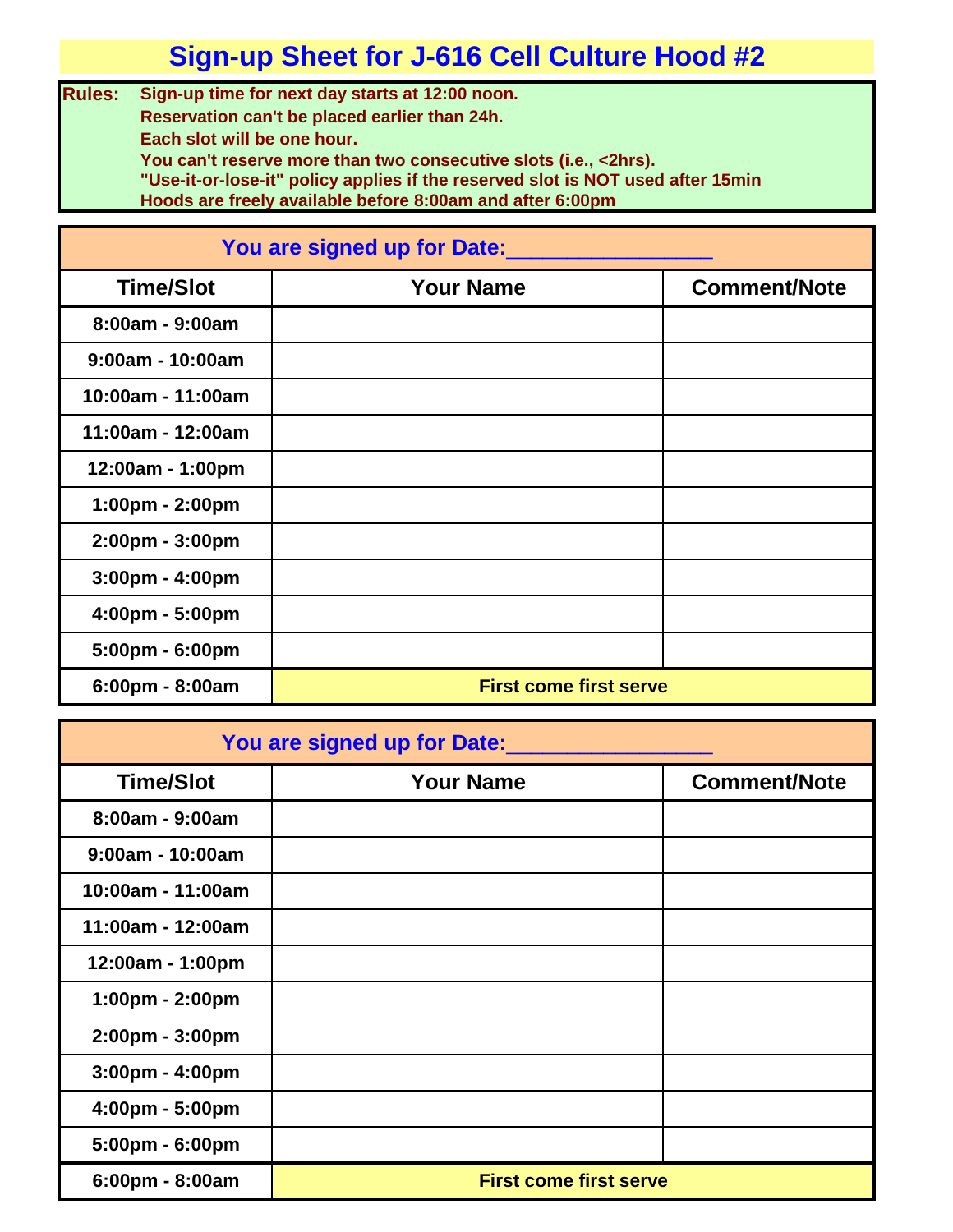**Rules: Sign-up time for next day starts at 12:00 noon. Reservation can't be placed earlier than 24h. Each slot will be one hour. You can't reserve more than two consecutive slots (i.e., <2hrs).**

**"Use-it-or-lose-it" policy applies if the reserved slot is NOT used after 15min Hoods are freely available before 8:00am and after 6:00pm**

| You are signed up for Date:       |                               |                     |
|-----------------------------------|-------------------------------|---------------------|
| <b>Time/Slot</b>                  | <b>Your Name</b>              | <b>Comment/Note</b> |
| 8:00am - 9:00am                   |                               |                     |
| $9:00am - 10:00am$                |                               |                     |
| 10:00am - 11:00am                 |                               |                     |
| 11:00am - 12:00am                 |                               |                     |
| 12:00am - 1:00pm                  |                               |                     |
| 1:00pm - 2:00pm                   |                               |                     |
| $2:00 \text{pm} - 3:00 \text{pm}$ |                               |                     |
| 3:00pm - 4:00pm                   |                               |                     |
| 4:00pm - 5:00pm                   |                               |                     |
| 5:00pm - 6:00pm                   |                               |                     |
| 6:00pm - 8:00am                   | <b>First come first serve</b> |                     |

| You are signed up for Date:       |                               |                     |
|-----------------------------------|-------------------------------|---------------------|
| <b>Time/Slot</b>                  | <b>Your Name</b>              | <b>Comment/Note</b> |
| $8:00am - 9:00am$                 |                               |                     |
| $9:00am - 10:00am$                |                               |                     |
| 10:00am - 11:00am                 |                               |                     |
| 11:00am - 12:00am                 |                               |                     |
| 12:00am - 1:00pm                  |                               |                     |
| 1:00pm - 2:00pm                   |                               |                     |
| 2:00pm - 3:00pm                   |                               |                     |
| $3:00 \text{pm} - 4:00 \text{pm}$ |                               |                     |
| 4:00pm - 5:00pm                   |                               |                     |
| 5:00pm - 6:00pm                   |                               |                     |
| 6:00pm - 8:00am                   | <b>First come first serve</b> |                     |